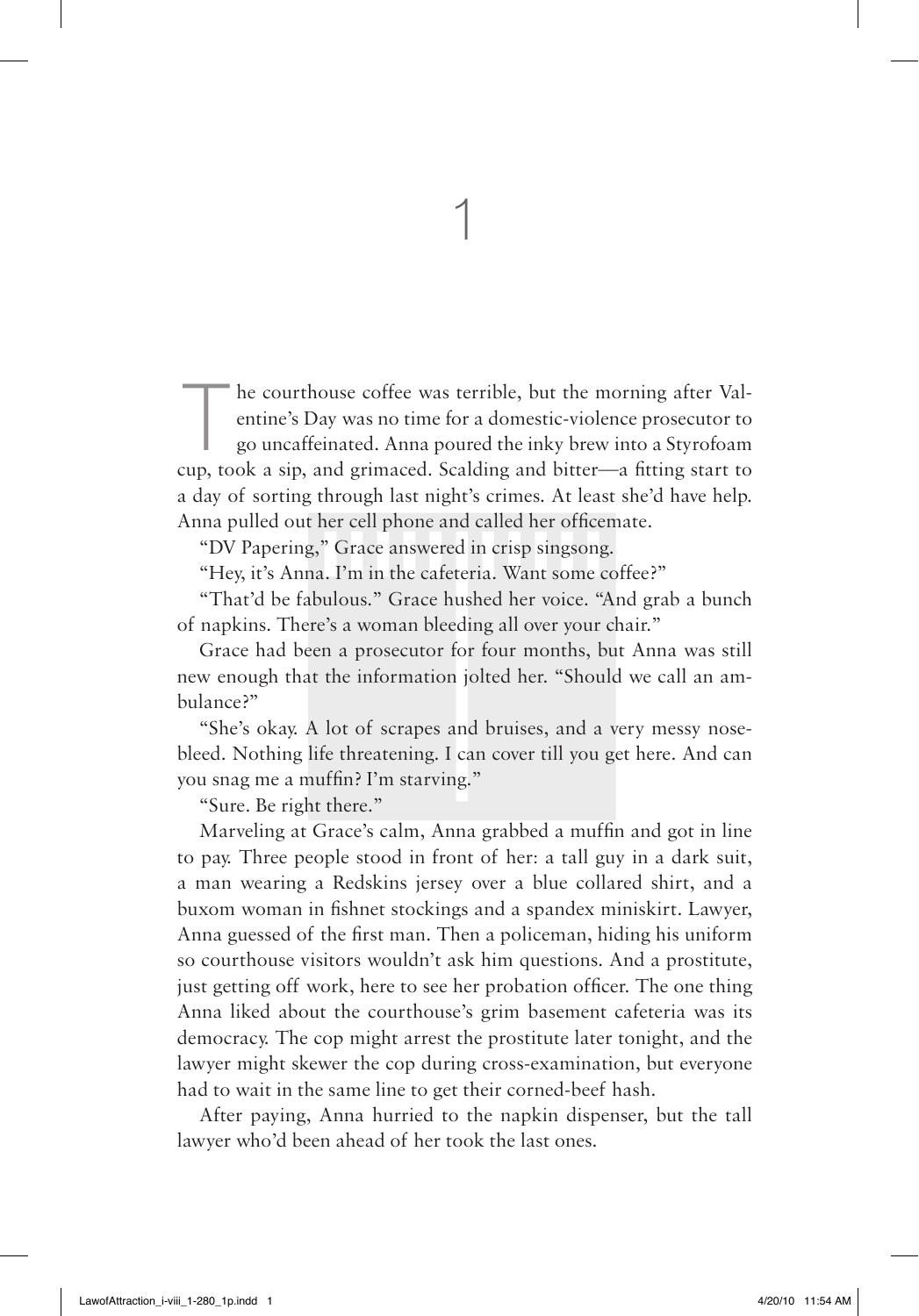She looked at him in dismay. "Actually, I really need those," she said, nodding at the napkins in his hand.

Something about the man's dark hair and lanky figure seemed familiar, but out of place. His tailored suit and buttery leather briefcase were common in the federal court next door, but marked him as several income brackets above the D.C. Superior Court crowd. He probably worked for some big Washington law firm, in one of the high-paying jobs she'd turned down to work for the government.

The man glanced down at her and suddenly grinned. "Anna Curtis! Hey! It's been a while."

"Hi, um . . ." She shook her head.

"Nick Wagner. Harvard Law School. I had a ridiculous beard? And hair down to here." He tapped his shoulder and blushed slightly. "Your team beat mine in the final round of Ames Moot Court. Kicked our asses, in fact."

"Nick! You used to play guitar in the Hark during Friday happy hour."

"You got it." His smile widened. "I guess you made more of an impression on me than I made on you."

"Sorry—I'm just in a rush, and focused on those napkins."

Nick placed them ceremoniously in her palm. "Some kind of food spill emergency?"

"Thank you. Bloody nose. Abuse victim in the Papering Room. So—I've got to go." Anna began to walk out of the cafeteria, looking over her shoulder with regret. "I'm sorry I can't really talk now." of the final round of Ames<br>in fact."<br>ed to play guitar in the Hark during<br>His smile widened. "I guess you ma<br>ethan I made on you."<br>ast in a rush, and focused on those na<br>nem ceremoniously in her palm. "Som<br>Bloody nose. Abu

Nick hurried along with her through the labyrinth of the courthouse basement. "So, you're a prosecutor—and you pulled papering duty on the day after Valentine's Day? What'd you do, run over the U.S. Attorney's dog?"

She had to laugh. Papering was the most despised assignment in the U.S. Attorney's Office, a task only the greenest prosecutors could be compelled to do. Anna would turn arrests from the last twentyfour hours into criminal case files: typing information into a computer, two-hole-punching police paperwork, condensing lifetimes of violence into slim manila folders. The tedium was broken only when a victim came to tell her sad story in person. And Valentine's Day was notoriously the worst time for domestic violence. People were two-timing each other, or paying too much attention to their baby's mother and not enough to their wife, or just plain forgetting a card.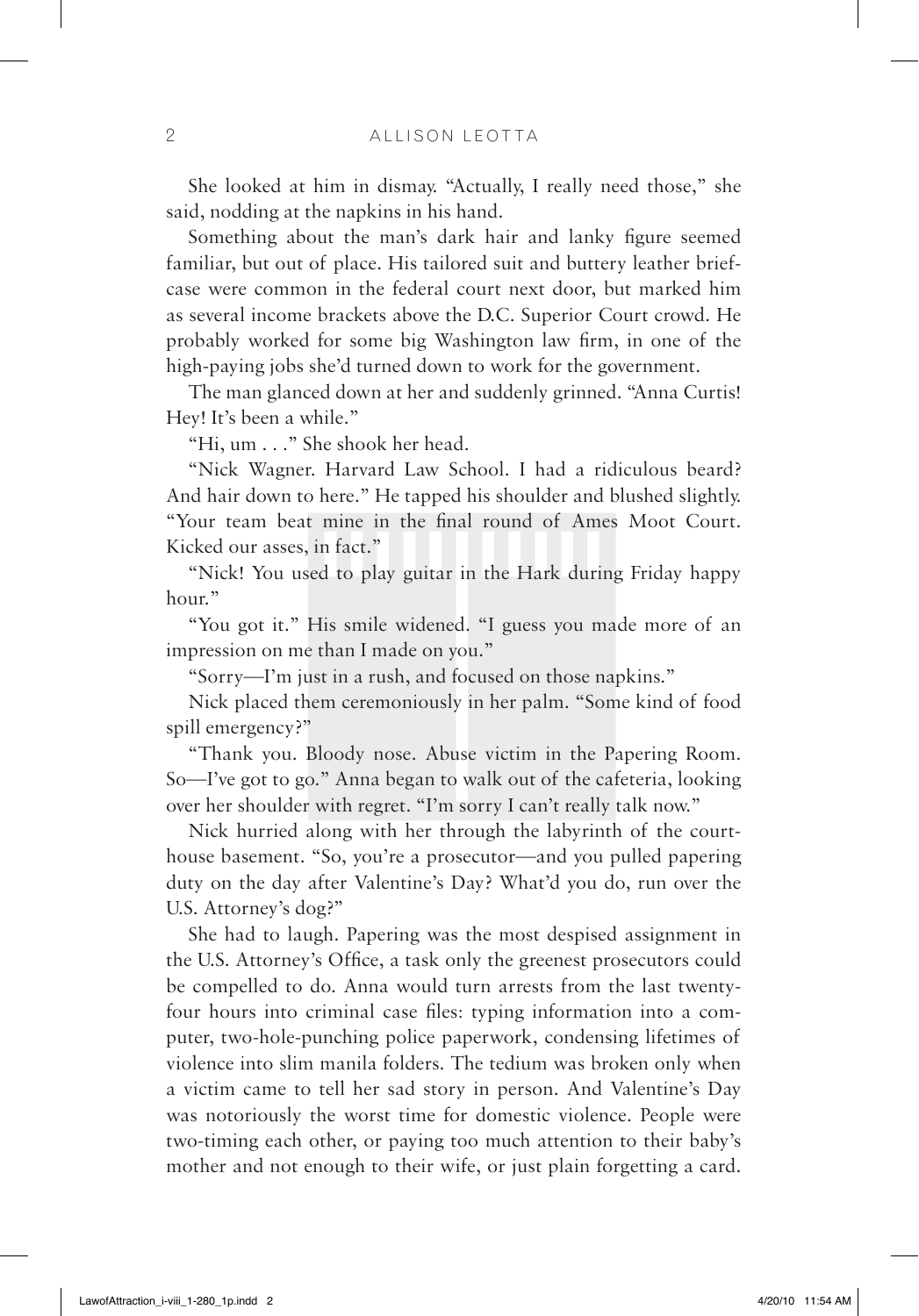It was surprising how often a lovers' quarrel turned into a trip to lockup.

"I just started in January," Anna explained, "so I'm still in the hazing period."

"Well, we should catch up sometime."

"Sure," she answered as they rounded a corner. A crowd of police officers lined the hallway outside the papering room. She'd never seen so many blue uniforms in one place before. It was going to be a long day.

"How about dinner tonight?" Nick asked.

"I don't know." Anna glanced sideways at him without slowing her pace. Despite the poor timing, it was a tempting offer. She'd been feeling homesick and disconnected in her new city. It would be nice to talk with a law school acquaintance. She stopped in the doorway to the papering office and handed him her business card. "Call me. Let's see how things look later."

"I will."

He smiled at her: a warm, radiant smile. Despite herself, she felt a natural pull toward him. This might not turn out to be such a bad day-after-Valentine's Day after all.

That thought died as she walked into the papering room.

A tiny woman sat at one of the two sagging desks, flanked by Grace and a uniformed policeman. Blood had soaked the woman's white button-down shirt and spattered the gray linoleum at her feet. A few dark red drops flecked the bottom of the mint green cinder block walls. Her beautiful brown face was marred by two black eyes so swollen they were nearly shut. Raw red abrasions covered her left cheek in a messy cross-hatch pattern. She held a piece of bloodstained office paper to her nose and rocked herself back and forth, moaning softly. and discometed in her hew eny. It<br>school acquaintance. She stopped in<br>fice and handed him her business card<br>ook later."<br>her: a warm, radiant smile. Despite<br>oward him. This might not turn out t<br>ine's Day after all.<br>clied as

Although Anna had read a lot of police reports describing gruesome injuries lately, she hadn't seen a woman this badly scraped up since her childhood. A wave of memories, guilt, and anger stunned her into a momentary paralysis. But today was her day to pick up cases, so this victim was her responsibility. Clenching her teeth, she strode over to the woman and held out a couple of napkins. "Here," she said gently. "Try these."

The woman swapped them gratefully for the paper at her nose.

"My name is Anna Curtis. I'm an AUSA, an Assistant U.S. Attorney. I'll be handling your case."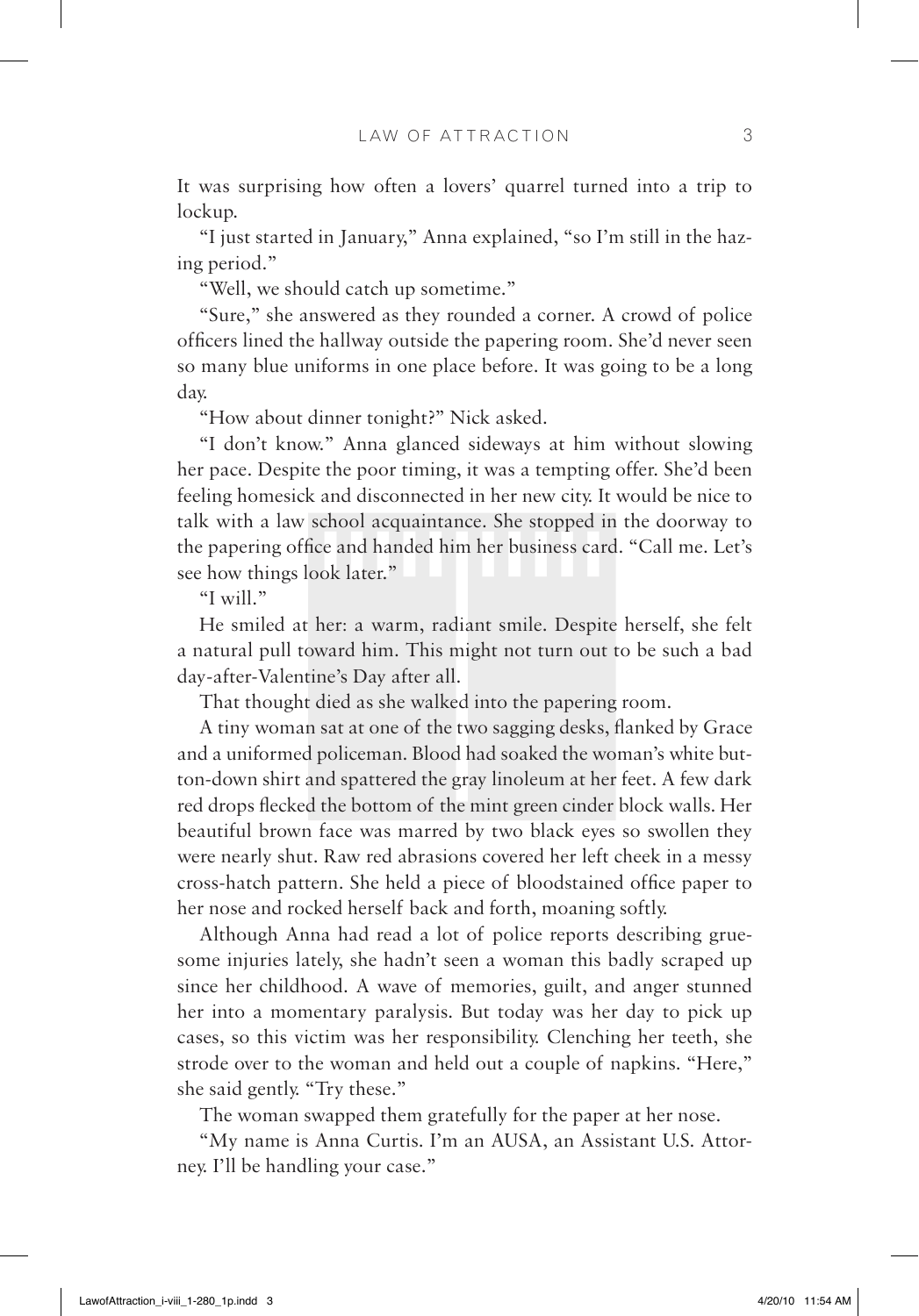"Laprea Johnson," the woman said. Her voice was so soft it was barely audible.

Suddenly Laprea gasped. The pain on her face transformed into a puckered mask of rage. At first, Anna wondered what she'd said to infuriate the woman.

But she was glaring *past* Anna—at Nick, who stood frozen in the doorway. His face had turned an ashy white. The wounded woman spat her words at him.

"What the fuck are *you* doing here?"

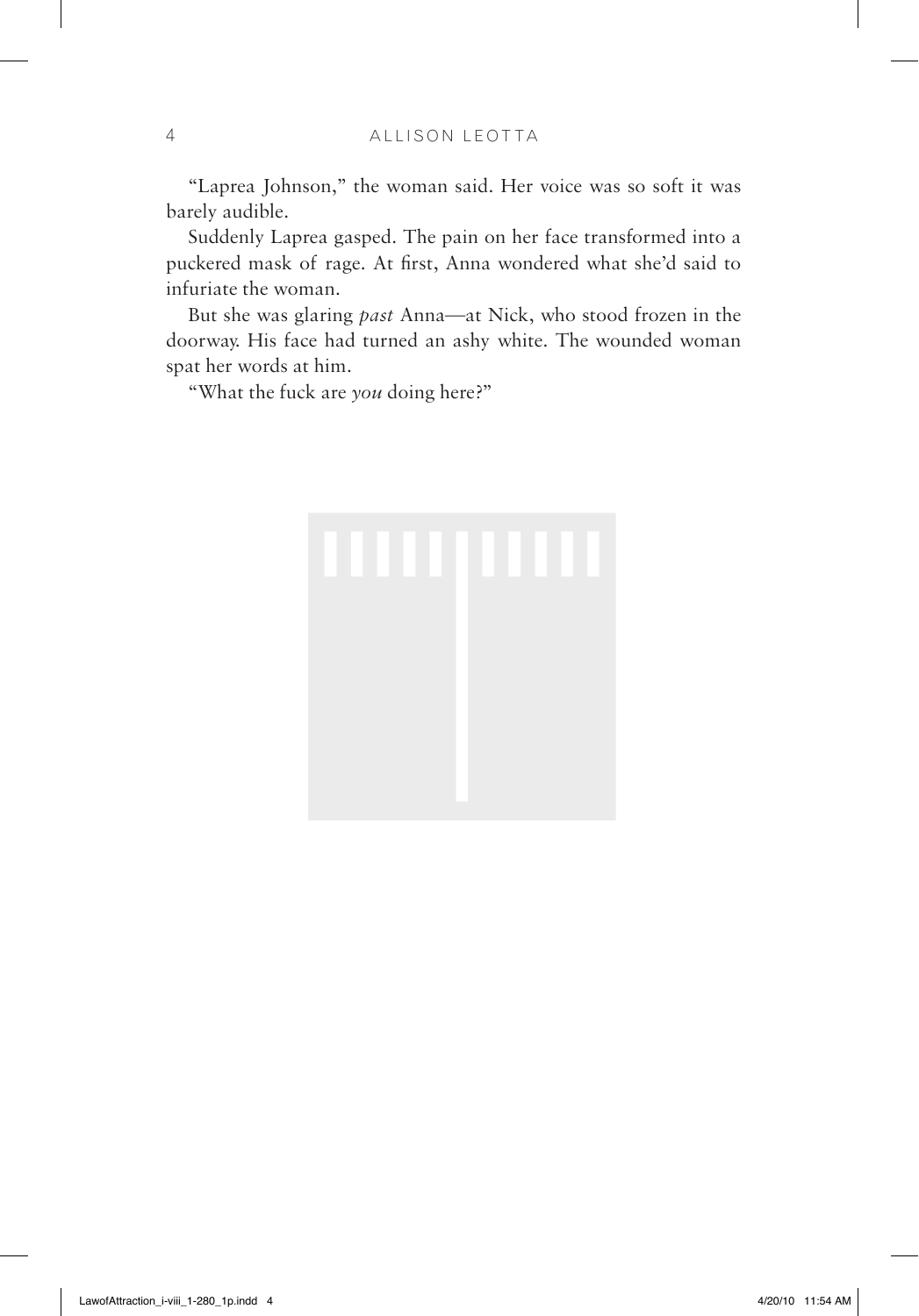$\boxed{\phantom{\Big|}}$ aprea Johnson couldn't believe who was standing at the door. She'd come all the way downtown to see *him*? What kind of sick joke was this?

"Laprea—oh no." Nick groaned and stepped into the office. "Was it  $\ldots$ "

"D'marco?" Laprea stood up and stepped toward Nick. "You *know* it was."

"Oh shit, Laprea, I'm so sorry."

"You should be sorry!" She stood on her tiptoes, so close to Nick her nose almost brushed his chin. Her hand itched to smack his face.

The police officer put a gentle hand on Laprea's arm and backed her up a few steps. "Hey, hey. Easy, ma'am," the officer said. "Calm down."

Laprea yanked her arm away, but softened when she saw the sympathetic look on his face. Officer Bradley Green had been polite and kind since he'd come to her house in response to the 911 call. It was hard to be mad at him. Laprea stood up and stepped tow.<br>
orea, I'm so sorry."<br>
be sorry!" She stood on her tiptoes,<br>
brushed his chin. Her hand itched to<br>
fficer put a gentle hand on Laprea's<br>
eps. "Hey, hey. Easy, ma'am," the off<br>
d her arm awa

"I'm sure D'marco feels terrible about this," Nick said.

"He was feeling fine when his fist was in my face!" Laprea glared at Nick. In a way, this was his fault.

"Excuse me." Anna stepped between them. "How do you two know each other?"

"He's D'marco's lawyer." Laprea pointed at Nick.

Anna turned to him in surprise. "You represent the man who beat her up?"

"Allegedly," Nick said automatically. "I'm with the Office of the Public Defender. I've represented D'marco Davis on different matters for two years." He turned to Laprea. "I really am sorry. I'll have a talk with him."

"He don't need no *talk*!" Laprea shouted. "He needs to be locked up!"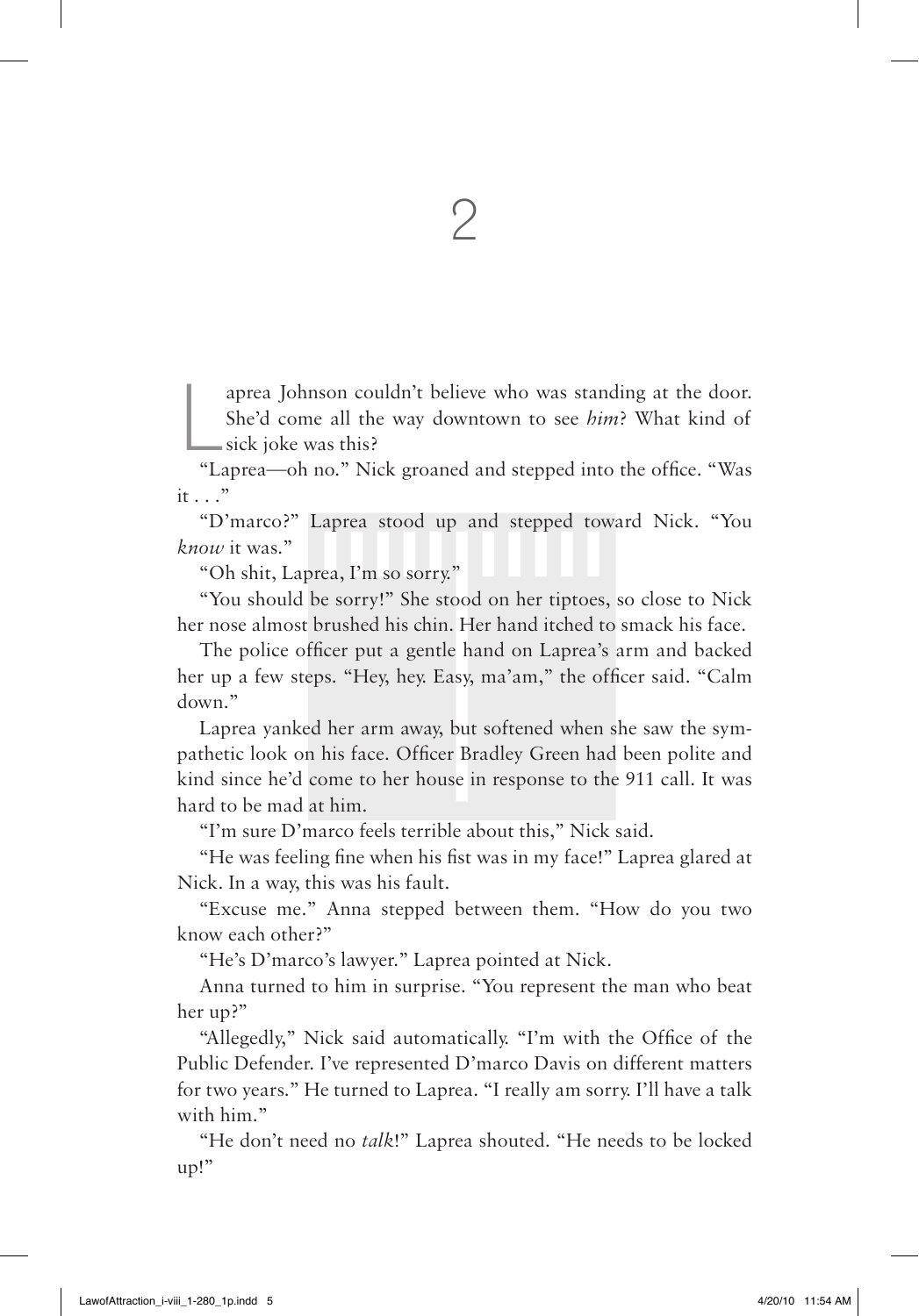"Nick, I think you need to leave this office." Anna said. "Now."

"Right. Sorry." He started backing out of the room. "I should go to the cellblock anyhow, apparently. I'll talk to you later."

As soon as Nick was gone, Laprea's anger drained, leaving just pain and exhaustion. Both of her eyes were throbbing, her cheek stung, and her arms ached. She collapsed into a chair. Now that she wasn't yelling, her chest started to tremble and her breathing became shallow gulps. She'd been bawling all morning; she couldn't seem to stop. Laprea put her head in her hands and cried as quietly as she could. She was ashamed to be here like this: a bleeding, sniffling mess, beaten up by the man who was supposed to love her. Everyone in this room must think she was such a loser. Her embarrassment just made her cry harder. She wondered where her mother was. She felt so alone.

Laprea was surprised to feel the prosecutor put an arm around her shoulder. Anna knelt down so they were face-to-face.

"It's okay," Anna said, patting her back. "You're safe here. It's going to be all right."

Grateful for the comfort, Laprea leaned onto the lawyer's shoulder. Anna kept holding her and murmuring soothing words. Laprea hoped she didn't get any blood on the woman's suit.

When she finally ran out of tears, Laprea lifted her head and accepted another napkin from the prosecutor.

Anna Curtis, she noticed, hardly looked old enough to be a lawyer. Real pretty, with honey blond hair and big, serious blue eyes. She had the tall, slim figure of an athlete on a Wheaties box. But the woman obviously did nothing to play up her looks. Hair in a tight ponytail, plain black pantsuit, sensible low-heeled shoes. Would this girl be any match for D'marco's lawyer? re wondered where her mother was. Sumprised to feel the prosecutor put an a nelt down so they were face-to-face.<br>Inna said, patting her back. "You're sht."<br>Le comfort, Laprea leaned onto the law<br>g her and murmuring soothin

"Did that attorney have something to do with all this?" Anna asked. She sat in her desk chair and faced Laprea.

"He just keep getting D'marco off," Laprea said, blowing her nose. "D'marco's gotta learn a lesson."

The woman at the other desk looked up from her computer. "What was Nick Wagner doing here anyhow?"

Laprea looked over at Grace, the woman who'd greeted her when she and Officer Green first came in. Was she a lawyer, too? She didn't look like she belonged in this sad little basement room full of mismatched furniture and old office equipment. The elegant black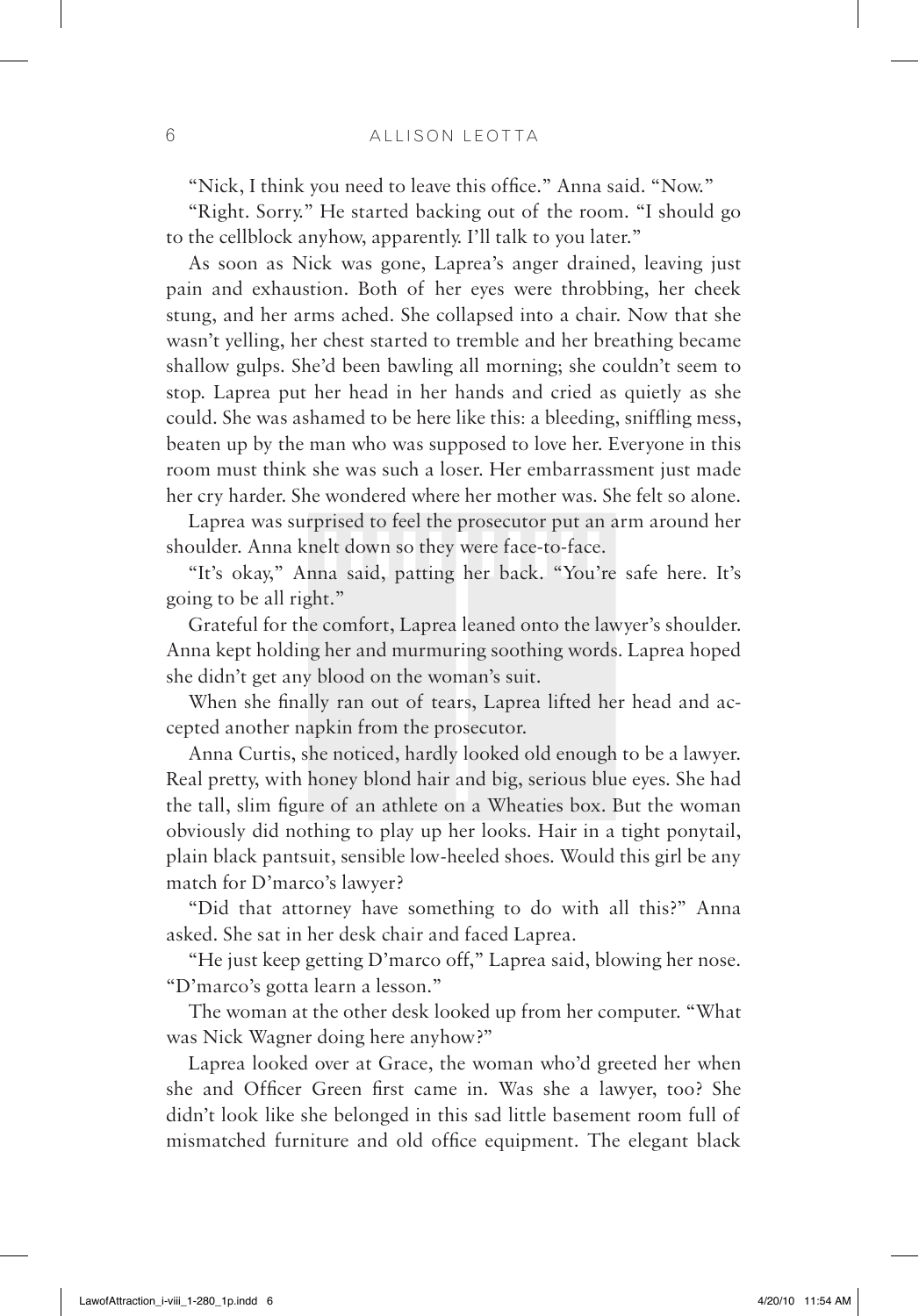woman had the bone structure of Queen Nefertiti and the style of Oprah, in a gray silk suit and a string of giant pearls.

"You know him?" Anna asked Grace.

"Oh yeah. Whenever a local station needs to trot out an impassioned defense attorney, they call that guy. He's always railing about police corruption on WTOP or denouncing something in the D.C. *Bar Bulletin.* The man's made quite a name for himself."

"I had no idea. We went to the same law school. Ran into him in the cafeteria—he gave me the napkins. I didn't know he was a defense attorney."

Didn't know? How inexperienced was this girl? Laprea wished the older black woman had her case. But Laprea understood how the government worked—she didn't have much of a choice. And she didn't want to hurt the younger woman's feelings by making a fuss.

Anna turned back to Laprea. "So tell me—when did this happen?"

Laprea struggled to put a time to the flurry of violence this morning. The kids had just left with Rose, and Laprea was just getting dressed for work, so it must have been a sine didn't have indefited by making<br>
by making<br>
back to Laprea. "So tell me—when d<br>
gled to put a time to the flurry of vio<br>
ad just left with Rose, and Laprea<br>
c, so it must have been—<br>
wen this morning, ma'am," Green

"Just after seven this morning, ma'am," Green answered.

"Almost an hour ago." Anna looked at the officer with surprise. "Why hasn't she been to the hospital?"

"Ms. Johnson refused medical treatment, ma'am."

"What? Why?"

"If we called an ambulance, she'd get charged for it. It's a couple hundred dollars a call."

At least the policeman understood the system. He looked pretty boyish, with his cropped light brown hair and scrubbed-pink baby face, but Laprea guessed he was around thirty. And he was cute—although he could probably lay off the Ben & Jerry's. The buttons on his blue uniform shirt strained against his stomach.

"Anyway," Green went on, "she stopped bleeding before I brought her over here. But she started crying again, and it got her nose bleeding all over again."

"We have a nurse here in the courthouse," Anna said. "Let's go upstairs."

Laprea didn't need a nurse. She would put some Neosporin on her cheek when she got home. For the rest of it, there was nothing a nurse could do. She'd been through this enough before. Her body just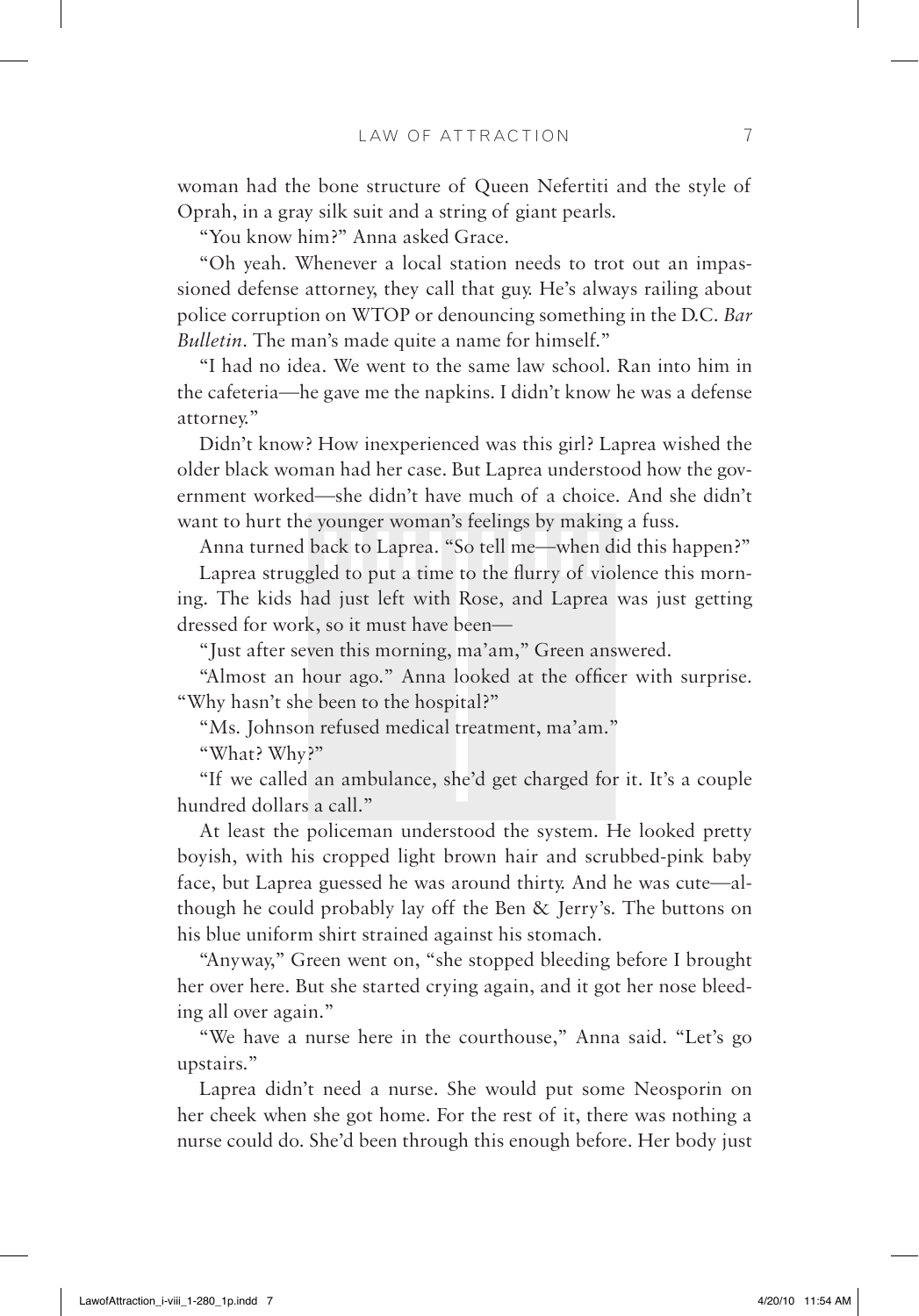needed time to heal. She just wanted to go home and lie down in her own bed.

"No." Laprea said. "I want to get this done now."

Just then her mother walked into the room. Laprea exhaled with relief. "Sorry I'm late," her mother said. "I got somebody to watch the kids."

Rose Johnson wore her favorite pink tracksuit and a pained expression. Laprea had called her as soon as D'marco ran off. Rose was the one who had called 911, put an ice pack on Laprea's face, and shepherded the twins to the back porch so they wouldn't see their mother covered in blood. Rose was great in an emergency—but Laprea dreaded the lecture she'd get when they got home.

Anna introduced herself as Rose set her wide body down with a grunt. Rose kissed her daughter's head, then rested her elbows on her knees and leaned toward the prosecutor.

"What you gonna do about this, Ms. Curtis? D'marco Davis is outta control. You gonna keep him in jail this time?"

"I'll do my best."

"The *hell* does that mean? That man done this before and he just keep getting away with it! Does my daughter have to be dead before you people will lock him up? If he kills her, it'll be *your* fault!"

Anna grimaced, and Laprea felt sorry for her. Her mother was taking her anger out on the only available target. The person Rose really wanted to yell at was D'marco. Or her.

"We'll *ask* for pretrial detention, Ms. Johnson. But it's up to the judge." Anna paused to thumb through some paperwork. "Since D'marco's already on probation for a prior conviction, he'll probably be kept in jail until trial. Even if he's released, we'll get a restraining order so he can't contact your daughter." dear arisen as Rose set her what bodd<br>d her daughter's head, then rested her<br>toward the prosecutor.<br>nma do about this, Ms. Curtis? D'i<br>u gonna keep him in jail this time?"<br>it."<br>that mean? That man done this bef<br>y with it!

"Piece of paper can't stop a fist." Rose harrumphed. But she sat back and let the lawyer continue.

Anna looked at Laprea. "I know this is hard, but I need you to tell me what happened. First, what's your relationship with D'marco Davis?"

A simple question, but Laprea didn't have a simple answer. What do you call the man who used to be the boy of your dreams? They'd been sixteen when they met. He was so handsome and tall. All the other girls had been jealous when they saw him waiting for her after school. Back then, when D'marco got mad about her talking to other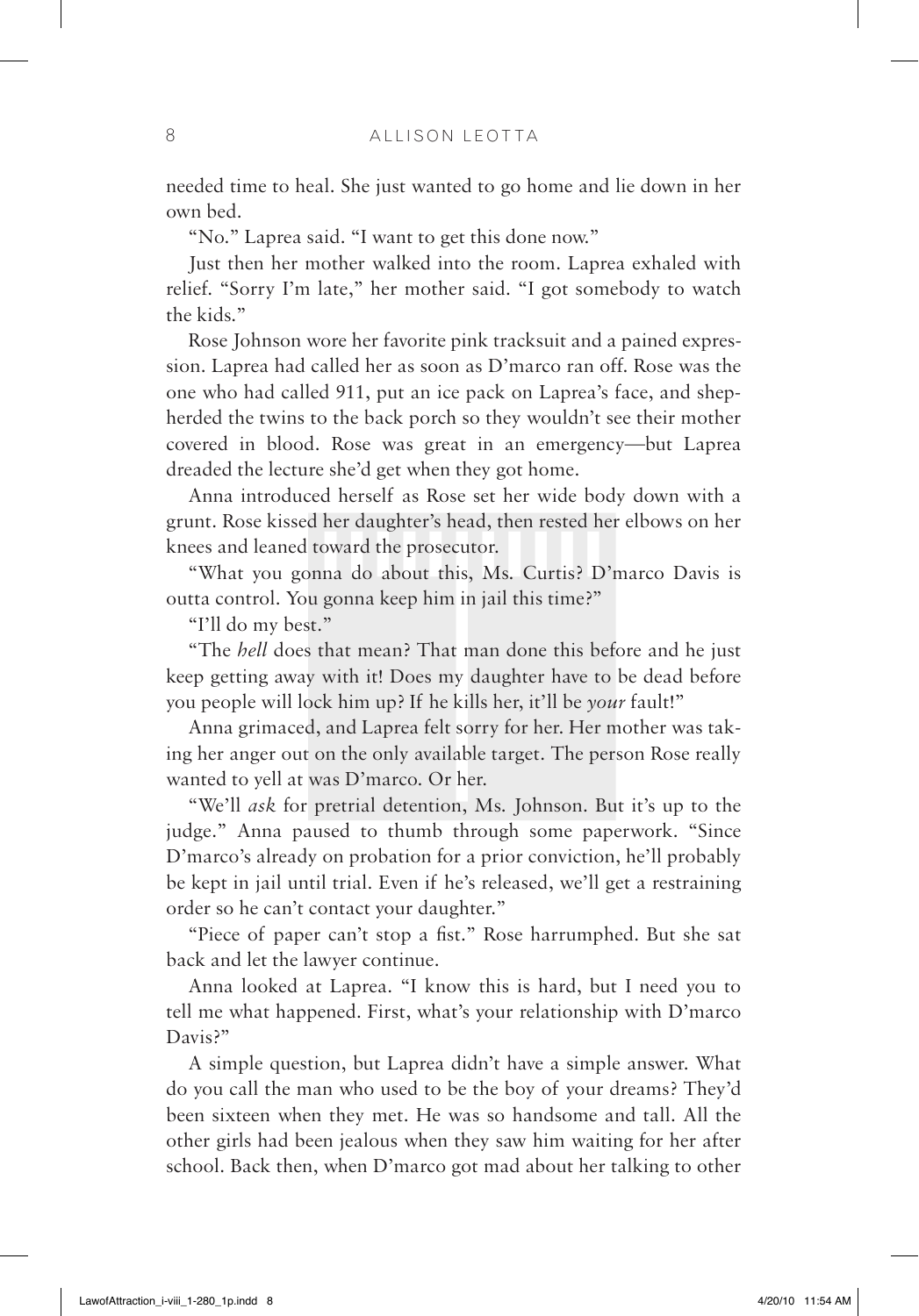boys, it seemed romantic, a sign of how much he cared about her. She'd been crazy about him—heart-pounding, hand-sweating crazy. She got pregnant her junior year. She thought it would bind D'marco to her forever. Instead, as she got bigger and needier, his mean streak came out. He started hitting her when she was six months pregnant. Laprea realized—just a little too late—that they weren't going to live some modern fairy tale. Then the twins arrived. They were beautiful, and for a minute, everything was okay. But the reality of being teenage parents set in. D'marco didn't come by much. When he did come around, she needed so much from him: money for diapers and formula, baby chores, but mostly his attention. He pulled away. But the less D'marco was around, the more he thought she was with other men, even though she was stuck in a house with her mother and two babies. He started drinking more, and the beatings got worse. He always apologized afterward. He cried about how sorry he was; he begged her to forgive him. When he was apologizing, he was the nicest he ever was to her. He lavished her with attention and finally said all the things she wanted to hear. It was like he only realized how much he loved her right after he'd hit her. She always took him back. ted drinking more, and the beatings<br>ted drinking more, and the beatings<br>ted afterward. He cried about how s<br>prgive him. When he was apologizing<br>to her. He lavished her with attention<br>he wanted to hear. It was like he or<br>er

Laprea put a hand to one throbbing eye.

"He's my babies' father," Laprea said at last. "We been on and off since D'montrae and Dameka was born. They twins—a boy and a girl. Four years old. Anyway, since D'marco been out of jail, we was on, I guess. I thought it'd be different this time."

Anna nodded sympathetically. "What happened this morning?"

Laprea took a deep breath. "I was getting ready for work. I'm a cashier at the Labor Department cafeteria."

Laprea looked at her watch. She was over two hours late for work. She would call them as soon as she got out of here. She hoped they'd understand. She needed that job.

"My mom left out—she was taking the kids to visit family in Baltimore. D'marco came over after she was gone. At first, I was happy to see him. But he was drunk and suspicious because I wasn't home last night, on Valentine's Day. We didn't have no plans—I was just at my girlfriend's! But he ain't believed me.

"I told him he was being crazy, and that put him over the edge. He started hitting me. Once he started, he wouldn't stop. He was just punching me everywhere, my arms and chest and legs. I couldn't get away."